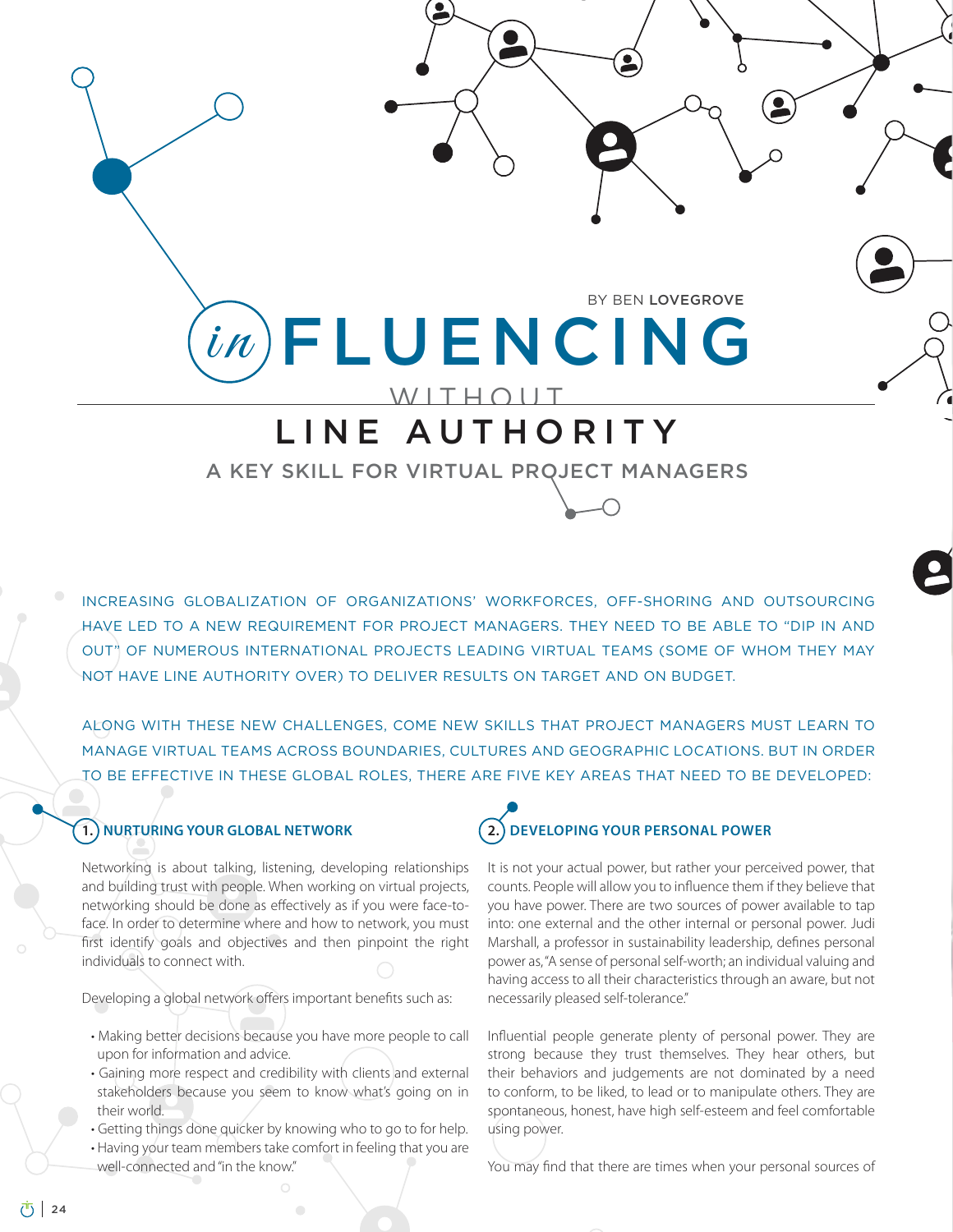#### FIVE WAYS TO EFFECTIVELY LEAD WITHOUT LINE AUTHORITY

Project managers need to be able to "dip in and out" of numerous international projects leading virtual teams, some of whom they may not have line authority over. There are five key areas that need to be developed in order to be effective in these roles:

- **· Nurturing your global network:** Networking helps you make more informed decisions, gets things accomplished faster and allows you to stay connected.
- t**Developing your personal power:** Boost your personal power by reducing stress, being decisive, setting clear goals and managing risk.
- t**Stakeholder management:** Manage relationships with stakeholders in such a way that they behave the way you need them to for the project to be successful.
- $\cdot$  Influencing styles: Understand the four different influencing styles to effectively work with others.
- t**Political savvy/commercial acumen:** Act in the best interests of the business, even if that means sacrificing your own goals.

energy abandon you. Once you become aware of what it is, or who it is, that is depowering you, the remedial action is relatively easy to take. Some suggestions on how to boost your personal power supply include:

- Reducing negative stress
- Making choices indecision drains you of energy
- Having clear goals minimizing ambiguity and role conflict
- Thinking positively about yourself
- Managing risks with confidence

#### **3.) STAKEHOLDER MANAGEMENT**

Stakeholder analysis is a technique for identifying sources of resistance in advance. Stakeholders are all those individuals and groups, both internal and external to the organization, who have an interest in the operations of an organization. The stakeholders in your project are those who might, rightly or wrongly, perceive themselves to be affected by it.

Successful project management requires that all stakeholders are identified and taken into account in some way. A major component in an influencing strategy should be to manage relationships with stakeholders in such a way that they behave in the way you need them to for the project to be successful. In particular, this means mobilizing support where it is needed and overcoming or

removing resistance where it can be expected. Things go wrong when key stakeholders are ignored and not involved in the communication process or are needlessly alienated.

### **4. INFLUENCING STYLES**

When managing projects, it is important to be able to influence others, whether you have line authority over them or not. To do this effectively, you must be aware of different influencing styles and choose the best style(s) to use at different stages in your communication strategy. Although there are a number of categories for influencing styles, there are four key types that can be identified:

#### Rewards and punishment

This style is characterized by the use of rewards and punishments to control the behavior of others. This may take the form of offering incentives for compliance and of highlighting risks relating to non-compliance. It may involve the use of naked power, or more indirect and veiled pressures may be exerted through the possession of status, prestige and formal authority. There is liberal use of praise and criticism, approval and disapproval, and of moralistic judgements of right and wrong.

#### Participation and trust

The efficacy of this style depends on involving others in decision-making or problem-solving processes. When they can be induced to take an active part in making a decision, their commitment to carry it out is increased, and the amount of follow-up and supervision required is markedly reduced. They actively contribute their energy to the work, and the amount of effort required from the influencer is reduced. Participation and trust involves drawing others in, with more "pulling" rather than "pushing."

#### Common vision

Common vision is a strategy for identifying and articulating a common or shared vision of what the future of an organization, group or activity could be, and for strengthening members' beliefs that the desired outcomes can be achieved through their individual and collective efforts. The common vision style involves mobilizing the energy and resources of others through appeals to their hopes, values and aspirations. It also works through activating the feelings of strength and confidence that are generated by being one of a larger group that shares a common purpose.

#### Assertive persuasion

This style is characterized by the use of the power of logic, facts and opinions to persuade others.

IT IS NOT YOUR ACTUAL POWER, BUT RATHER YOUR PERCEIVED POWER, THAT COUNTS.